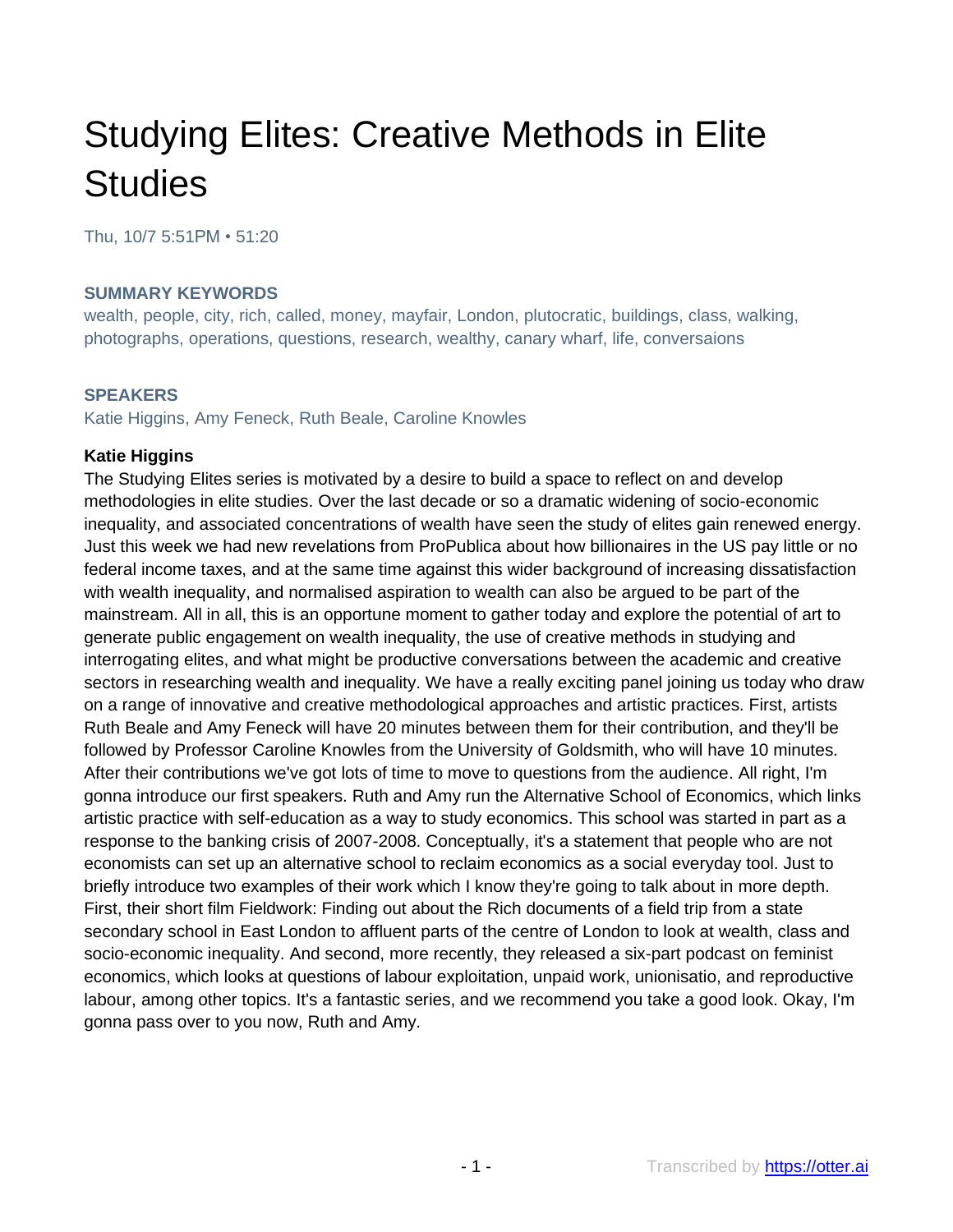## **Amy Feneck**

We collaborate as the Alternative School of Economics. And we've been working together since 2012. The Alternative School Economics sets out to learn together collaboratively and in a non-hierarchical way. It's a social practice working with people questioning ideas, through conversations and relationships. Sometimes we make artworks like books, films and installations as part of the process. And then, to repeat actually what Katie just said that, conceptually, the Alternative School of Economics is a statement that people who are not economists can set up an alternative school to reclaim economics as a social everyday tool. And we're thinking about the study of economics in an expanded sense. So it's not just the study of finance or money, but looking at social relations, and all that this entails like class, geography, conflict, gender and how these things manifest in economic terms, or relate to the economy.

## **Ruth Beale**

Yeah, and so as artists, as we are artists, we use the methodologies of art making to explore these ideas. And by that we mean that, you know, any artists will, to make an artwork, will research their subjects, whether it's history or materials. They'll explore, they'll experiment with it, and they'll shape it into something to share with others. But the way that we work is not to work on our own in studios, but to, you know, to make as a finished article that ends up in a gallery, but to work with other people in a process-led way, an active way. And we spend a lot of time researching and working through ideas with people. And often the main element to our work is this, this process. And so we use this as a means to have conversations and to research and develop ideas. And then as Amy said, we sometimes make these outcomes like books and films and posters and podcasts to speak to a wider audience. And also, we didn't say the beginning but we're going to, we're going to talk for the first half of this and then we're going to show you a film, so we're going to show you about 12 minutes of the film that we made.

## **Amy Feneck**

So, next slide, Ruth. Today we're going to talk about the project that we made, called Rich as a Minority Group, and it took place in 2015 in a local secondary school with students studying GCSE sociology. We approached the school and sociology teachers, and worked with them and their Year-11 classes in Little Ilford School in Manor Park, which is in Newham, East London. And we took direct inspiration, from an article in a teacher's journal from the 1980s, which was called Contemporary Issues in Geography and Education, which is about addressing more political approaches to teaching complex subjects like geography to students coming from diverse minority backgrounds. And just to read a quote from this article. In order to understand poverty and deprivation amongst groups at local, national and international levels, it is necessary to examine wealth and privilege. In order to understand powerlessness in some groups, it is important to focus on the ways in which power is maintained by others.

## **Ruth Beale**

For us this proposition really resonated with current economic inequalities in the UK. And you know, it's an answer to the question, "Why study the rich?". So activating this with students in a state secondary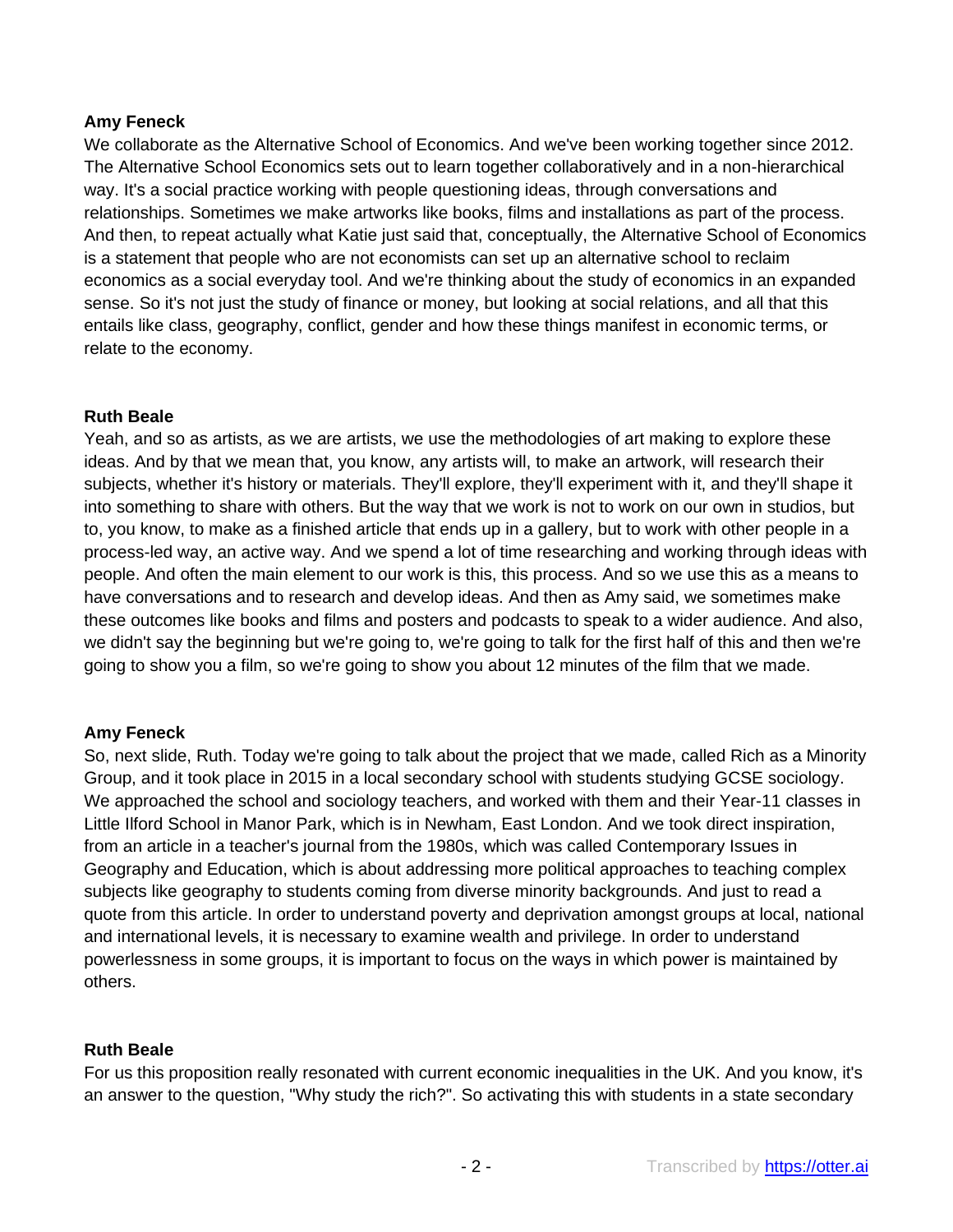school in East London was about trying to evaluate questions of wealth and power in society. And also just to say that the school we worked with is really ethnically and racially diverse. And nearly everyone in the class was from a so-called ethnic minority. So this idea of exploring the rich as a minority group was really coming from that position of like, their experiences of being labelled minorities.

## **Amy Feneck**

And so we were really interested in the crossovers between art as research practice, and then the discipline of sociology. And this kind of informed some of the visual and other recording tools that young people use to do the research. So as well as brainstorming, a kind of initial brainstorms to unpick thoughts and feelings about the rich, they also did online research about wealth and economic equality, inequality, across the world. And this research was not really about gathering data from which to draw conclusions that could then be shared. But it was kind of about working with the kids, to get them to think about these ideas around the rich and to draw their own conclusions. So we were kind of trying to be careful not to just sort of impose our thoughts and our ideas around this question of the rich.

## **Ruth Beale**

So one of the one of the things that we did with them was to do surveys. So they did audio and photographic surveys of their local areas. And then we took them on field trips to Mayfair and Canary Wharf. And that was one of the processes that we did in order to make visual comparisons. We also invited the head of sociology at LSE and also the Great British Class Survey, Professor Mike Savage, to come to the school and lead a discussion with them about wealth and power and class, which is really exciting. It was really great. It was interesting for us in terms of thinking about how a project could enter into different worlds. So it was existing in the school, but it was also fitting into their curriculum and their, their system. It was also art. And it was also, you know... It touches upon this sort of elite academic world. I think it's elite. And that's something that's quite important to us, to think about these different kinds of knowledges and different kinds of spaces that that knowledge can exist.

## **Amy Feneck**

And so finally, the two field trips. So we did one for each class. One was to Mayfair, which is... that's a picture from that. And that was to meet and interview an ex-Goldman Sachs banker, who's now a philanthropist, and the other one was to Canary Wharf, which was to meet an ex-hedge fund manager, who's now an economist who works in finance regulation. And so these interviews were kind of like primary sources of experience of elite wealth. And the students' experience in the field trips formed the basis of this sort of documentary that we're going to show you in a bit. And the making of the documentary was also a form that allowed thinking, reflection, learning to happen. I think that was quite important. And I think you'll see that more when you watch it as well. So, and this was also partly informed by the filmmaker that we worked with called Ruben Henry, whose voice you can hear in the film. And the film, we would say sort of raises questions rather than gives answers and it's kind of, yeah, about the young people's experience and thought process through the project.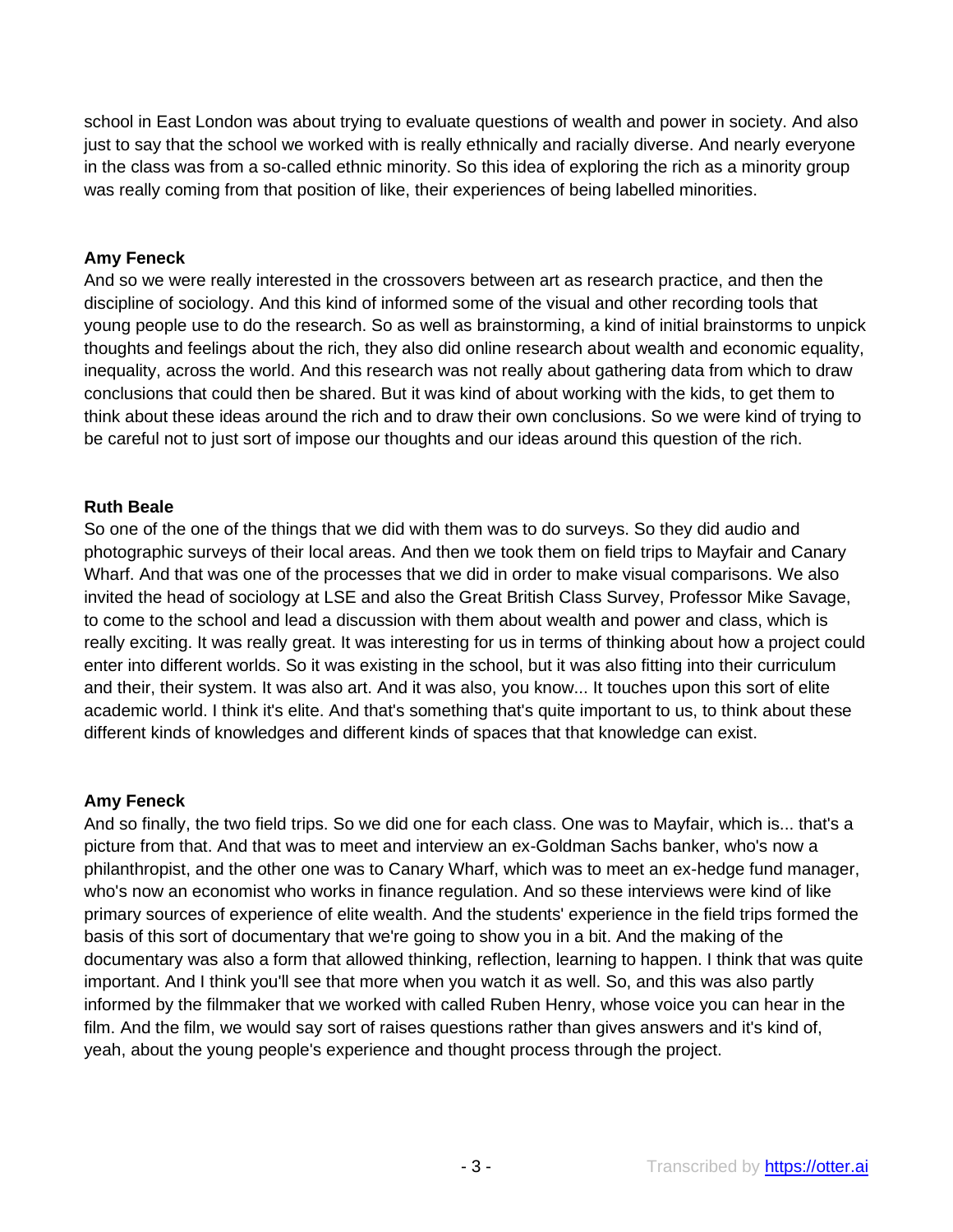So as we were making this project, we were also thinking about how the work can be shared with others. So those kind of public moments that it could have. And this manifested in a number of ways. We made an exhibition in a former library building that we were having residency in. This makes it look like no one came, but there were loads of people. These beautiful gallery shots, gallery-style shots with nobody in them. But yeah, so there's, you know, there was the two films and there was a little reading area. And, and some posters that I'm gonna get to. Oh, there's the film. So these posters are teaching posters. And they... The content of them came from the workshops and discussions that we had with the students. And we worked with an illustrator and a designer - Rosie Traynor is the illustrator, Joe Hales is the designer - to create these posters that shared. So one's you've got these questions, "Who do you think the rich are? What does the minority mean?" So some of these are things that we did with this idea that you would, that the exploration that we did, someone else could take that. And we sent them out to teachers in all the secondary schools in the area to use in their classrooms.

## **Amy Feneck**

I think we've got some close ups of them.

## **Ruth Beale**

Yes, I have.

## **Amy Feneck**

What is cultural capital? Does money make you happy? Yeah, it's all working. So we also organised two public conversations. And one was a symposium called Why Study the Rich? which drew on a number of different academics and journalists, campaigners who spoke about their studies and research. So including Aditya Chakrabortty and Jeremy Gilbert. And the other event was called Ways of Working: Alternative and Radical Education in Schools, which was a workshop with artists and teachers primarily. And it was kind of looking at, going back to that journal and the sort of radical educational journals from the 70s and 80s, educational journals, and thinking about how these histories have influenced state education, curriculum and discussing the sort of problems and usefulness of alternative methods of working in schools today.

## **Ruth Beale**

So, yeah. I mean, we've nearly finished and we're going to show a bit of the film. But I think overall, it was, it was actually a really challenging project, wasn't it? Like, negotiating with the school, working so things fitted into what they do, organising these interviews with wealthy people, finding people who we're prepared to be interviewed. I mean, yeah, and then, and then thinking of ways to take it beyond that experience in that classroom. You know. But it was also really exciting because on the one hand, we were, we were injecting creative methods into the young people's sociology GCSE. And then the other way, we were kind of using that as a framework in order to kind of subvert the study of inequality towards the study of the rich. And just to reiterate what Amy was saying about the other people that we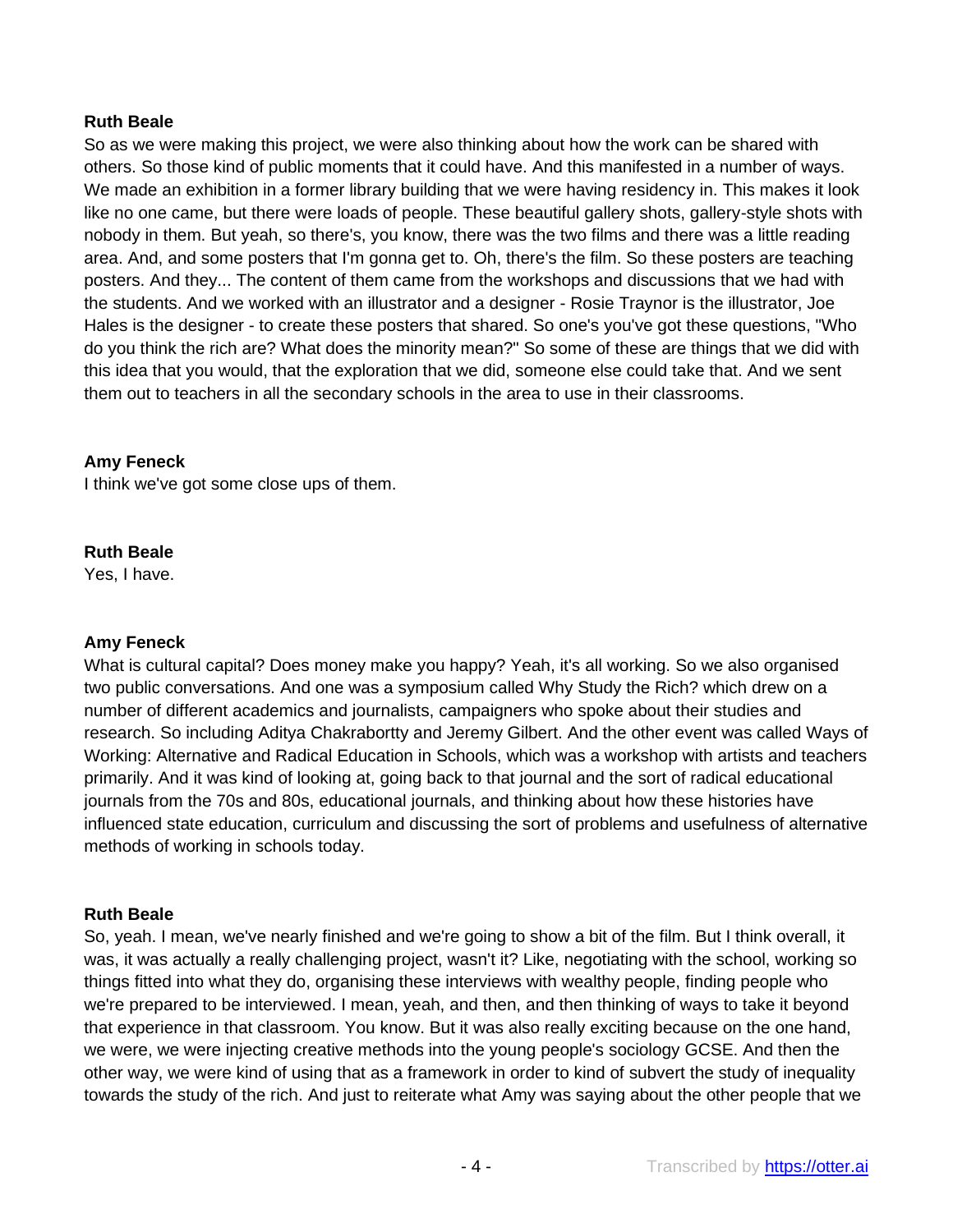worked with, like the filmmaker, like, it was so important to work with other creative people as well, the photographer, filmmaker, Illustrator, designer, in that process of making these kind of high-quality things to share, and making those... and ways of making these public conversations. Right, so we're going to show you two clips of the film, one which is sort of towards the beginning and one which is towards the end. So you get a sense of this kind of arc of what happens.

#### **Male teacher**

Can I have your attention please. Quickly. There's a register to see who's here. Thank you, Alina. Imran. Claudia. Usman.

**Female teacher** Rachael, come and sit here.

**Male teacher**

Saskia. Taber.

#### **Female teacher**

Aisha. Just stand at the back.

## **Male teacher**

Ahmed. Alina. Amena. Faria. Monibo. Alicia.

## **Female teacher**

Right, if you could take your jackets off. We're just going to be here for about 40 minutes. Take your jackets off. 40.

## **Amy Feneck**

So do we all remember who we're meeting? And what is he?

#### **Child**

He's an economist.

## **Amy Feneck**

He's an economist. He used to work in a hedge fund. So now he works with the FCA, which is the Financial Conduct Authority.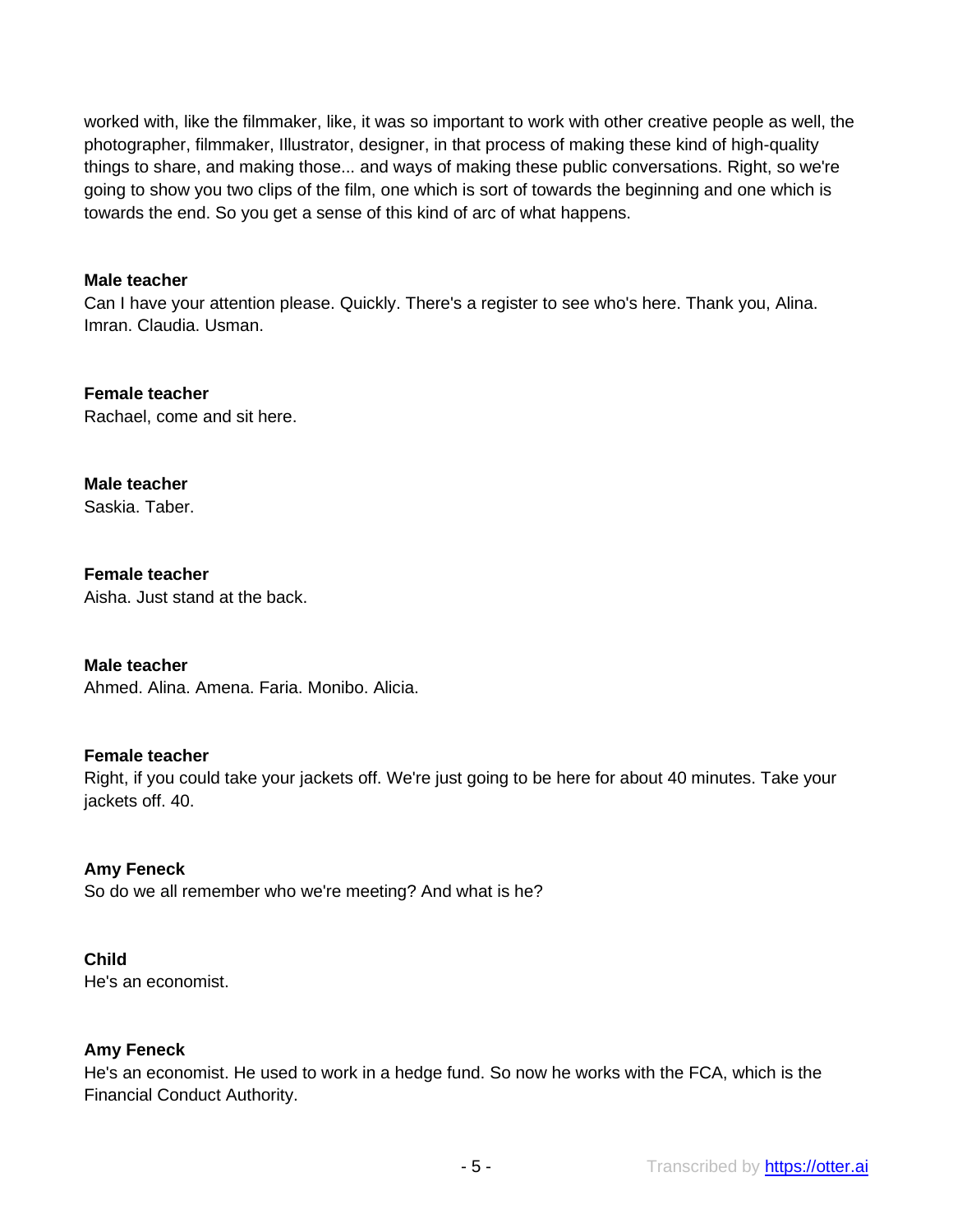So, we've started by talking about who he is and about what he does. And I have prepared questions. Do you remember a few sessions ago we did some questions for a rich person and I sort of picked out some that I think might be good. So, he grew up in Manchester, he works in finance, Goldman Sachs. He has an art collection from emerging nations. He does a lot of charity work. And he's chair of the patrons at the Royal Academy. Who looked at Goldman Sachs?

#### **Amy Feneck**

The Financial Conduct Authority is a financial regulator, so it basically gives rules to banks and investment banks and firms in the finance industry. That's kind of the main thing. And he used to work as a hedge fund analyst. So he's got experience working with billionaires and super-wealth.

#### **Ruth Beale**

He helped people know what to do with their billions of pounds, so we'll talk a bit about that.

#### **Amy Feneck**

So anyway, when we get there, we're going to have to go through security. And we're not allowed to take any pictures or do any filming at all when we're in the building. So if any of you have phones on you, you can't take any pictures. Then when we get into the room, we're gonna, we've been allowed to record the audio of your interview with him.

#### **Ruth Beale**

So we can't record his conversation if he doesn't want us to and feels like he can't be as candid if we record him.

#### **Female teacher**

When you say your questions, how do we project our questions? Loud and clear and slowly.

## **Child**

Can you tell us about your education? Was it private or public? Were you worried about getting bad grades?

#### **Child**

Why do choose to spend your money on art?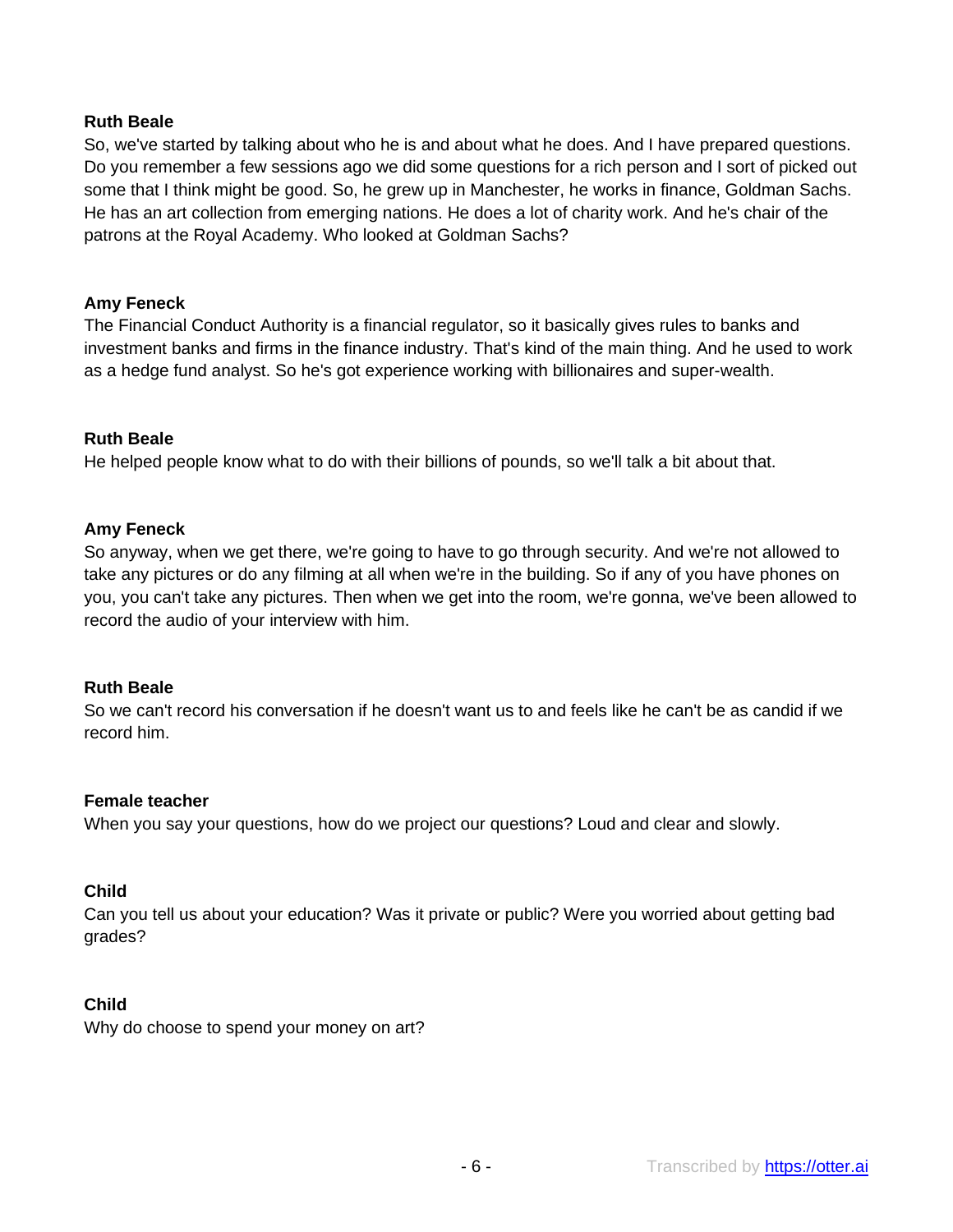# **Child**

What would you do if you were at the bottom of the social ladder?

# **Child**

When you worked for a hedge fund were you responsible for large amounts of money? What does that feel like? Was it stressful or exciting?

# **Child**

Why does the finance industry need to be regulated and does it work?

# **Child**

In recent times, do you think the banks and finance industry have been characterised fairly or unfairly but in the media?

# **Amy Feneck**

Great.

# **Child**

How do wealthy people invest their money? Can you describe the process of how investing money makes more money? And how do the super rich protect the economy?

# **Guest speaker**

How do the super rich affect the economy? You know, I see no problem if you're wealthy. I see no problem if you have made your fortune and are super wealthy. I think actually, that's good because you live in a place that allows you to dream and to build your wealth. I think that you are very lucky. And I have travelled a lot. And I have lived in several countries. And I can say that, in a way you guys are fortunate because this country provides those tools. Yes. Sometimes it's difficult to access them. Yes. Sometimes it is is good. It's not bad. Okay.

# **Female teacher**

If you could all put your jackets on.

# **Amy Feneck**

OK, so I'm just going to skip forward. Basically, what's just happened before this bit is they, you're kind of doing a sort of debrief after they've just interviewed the philanthropist ex-Goldman Sachs person, and then it goes into other bits as well. Okay.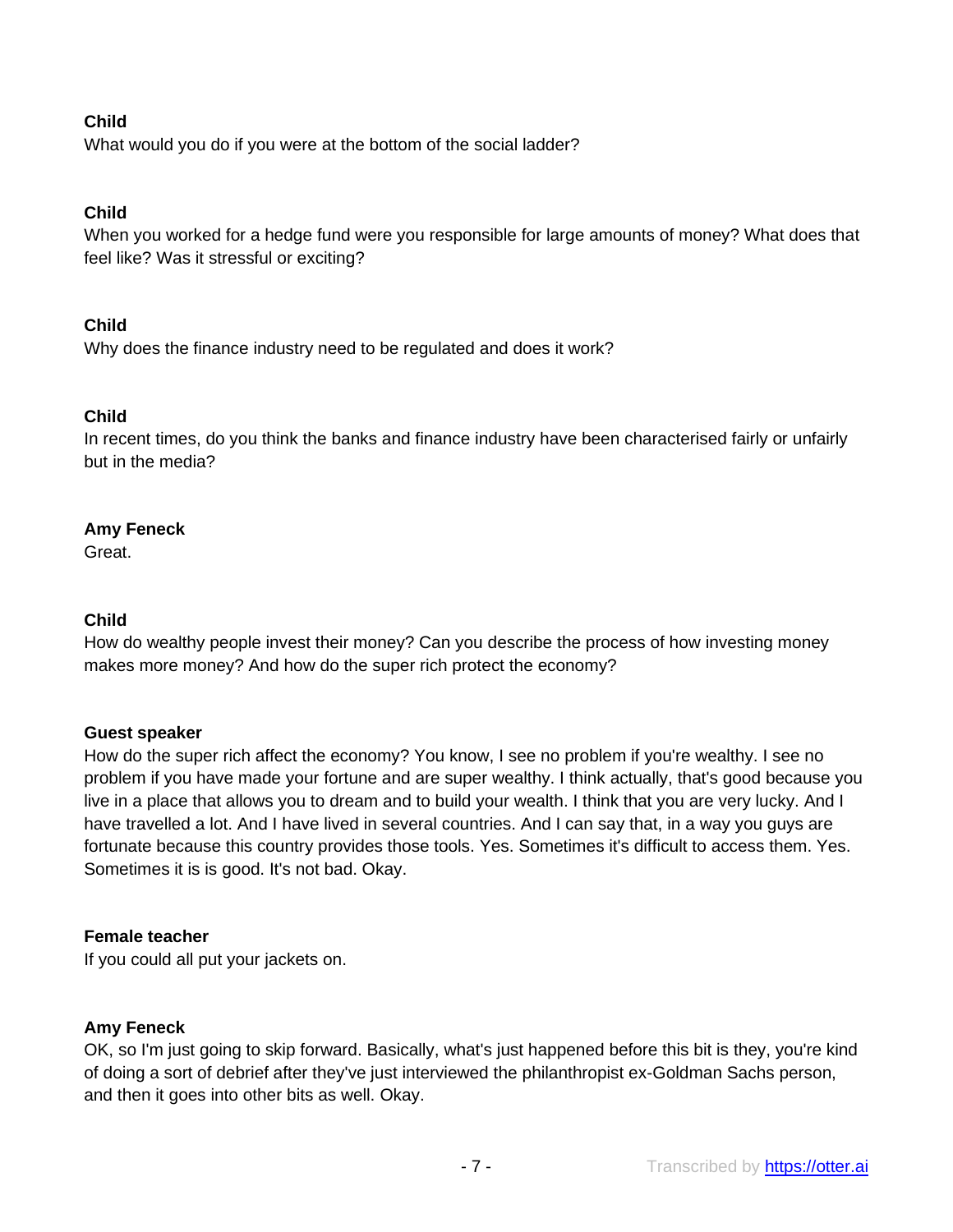What did he say about this question about being at the bottom of the social ladder? And did you think it was satisfactory?

## **Child**

Because he said if you work your way out of, like being at the bottom... So he obviously doesn't like the idea of like not having money. He likes having money. Yeah he does. He likes having money.

#### **Guest speaker**

Has he ever been... So his parents have two pharmacies and his mum's a teacher and he got sent to private school. Would you say, has he ever been completely at the bottom? Or where would you say?

#### **Guest speaker**

And how do you perceive his status? Because he wouldn't say what class. That's why I was asking you before. He moved around that subject. How do you see his status? Or what do you think? That's what he did. What do you think?

#### **Child**

He doesn't have status. He never thinks of himself having status.

#### **Child**

I think that he was never bottom class, lower class. We was in the middle but now he's like really rich but I don't think class is important in that case because he's worked for what he's earnt, with a bit of support when he was a child. So still, I don't think, like I don't think he's in a social... I don't know where to put him still.

## **Child**

Even when we asked him, where would you place yourself on the class system?

## **Child**

He was hesitant.

#### **Child**

Yeah, he was. He said, I wouldn't identify myself in a class.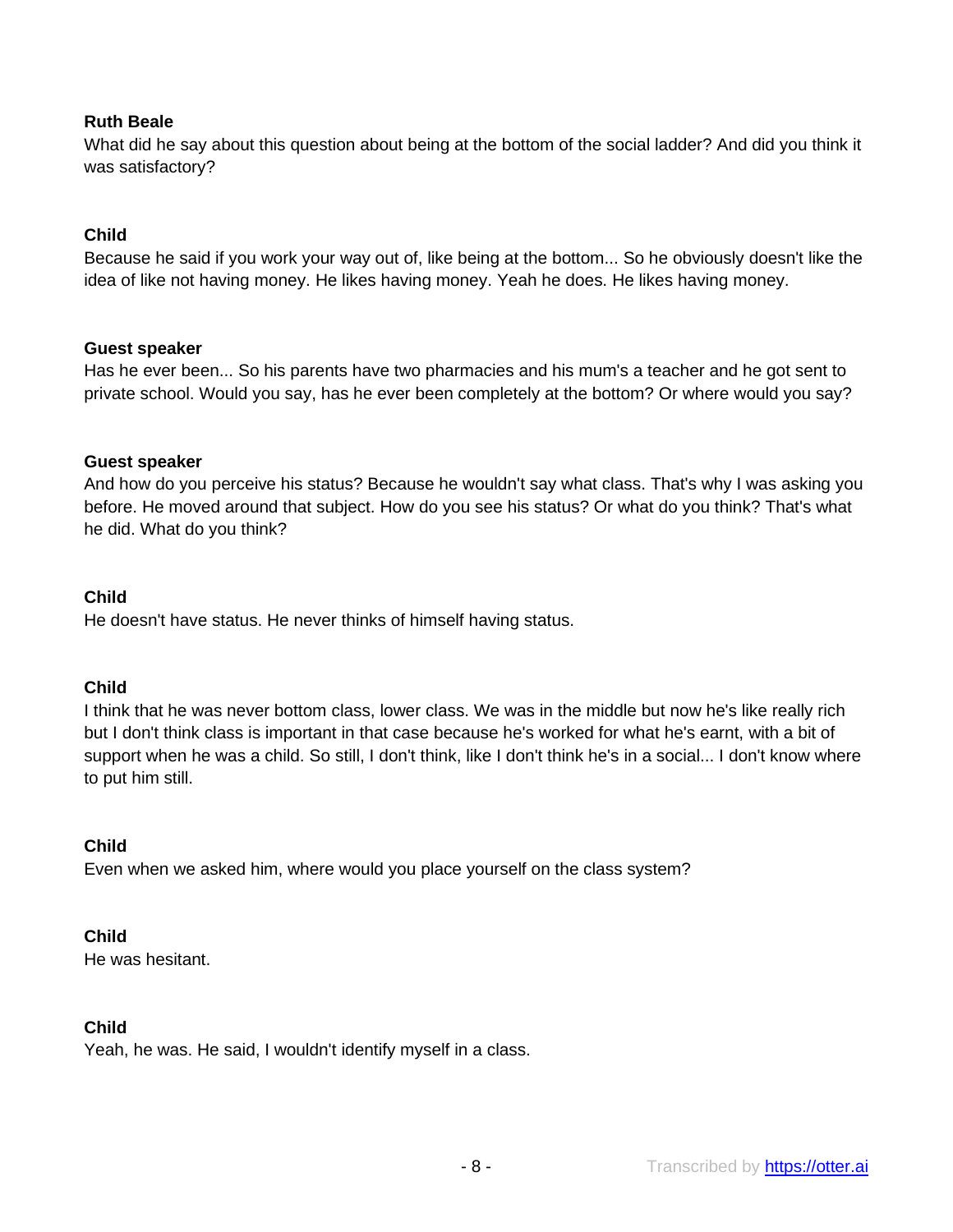# **Child**

He told us it would have been as if he'd just like, he'd been given everything on a plate. But at the same time, he was telling us, you've got to work hard.

## **Child**

He's a different type of guy to what I imagined he would be. Because he's very open, kind and didn't like an accent. Like he didn't show a certain attitude towards us, because other people think they're higher than us. But he could relate to us. Like, stuff like that.

## **Film maker**

Do you think it would be different if you met him here, for instance?

## **Child**

Like where, in the shop? I don't think I would have noticed him because everyone here is the same. You should take a video of this. It's sick.

## **Child**

He felt like it was a kind of duty to give back, because if you're in the position where you can help the rest of society then you should. Because he just kind of sort of like has a moral duty like it's something you should do. So it shouldn't be really questioned.

## **Child**

It was interesting. He was probably the richest man I've met, and probably will meet. So it was nice to see that he's not your average, rich idiot.

## **Child**

But then I mean we've never met a stereotypical rich person.

## **Child**

He was saying that he was lucky. Like, it was his hard work and luck. He got to a private school. So it's not really that much luck. But yet, he got rejected and still... Like he got rejected so many times. Like he still did try hard.

## **Child**

Yeah but like the shops, like in Mayfair, the arcade, they were mainly jewellers and they had really expensive.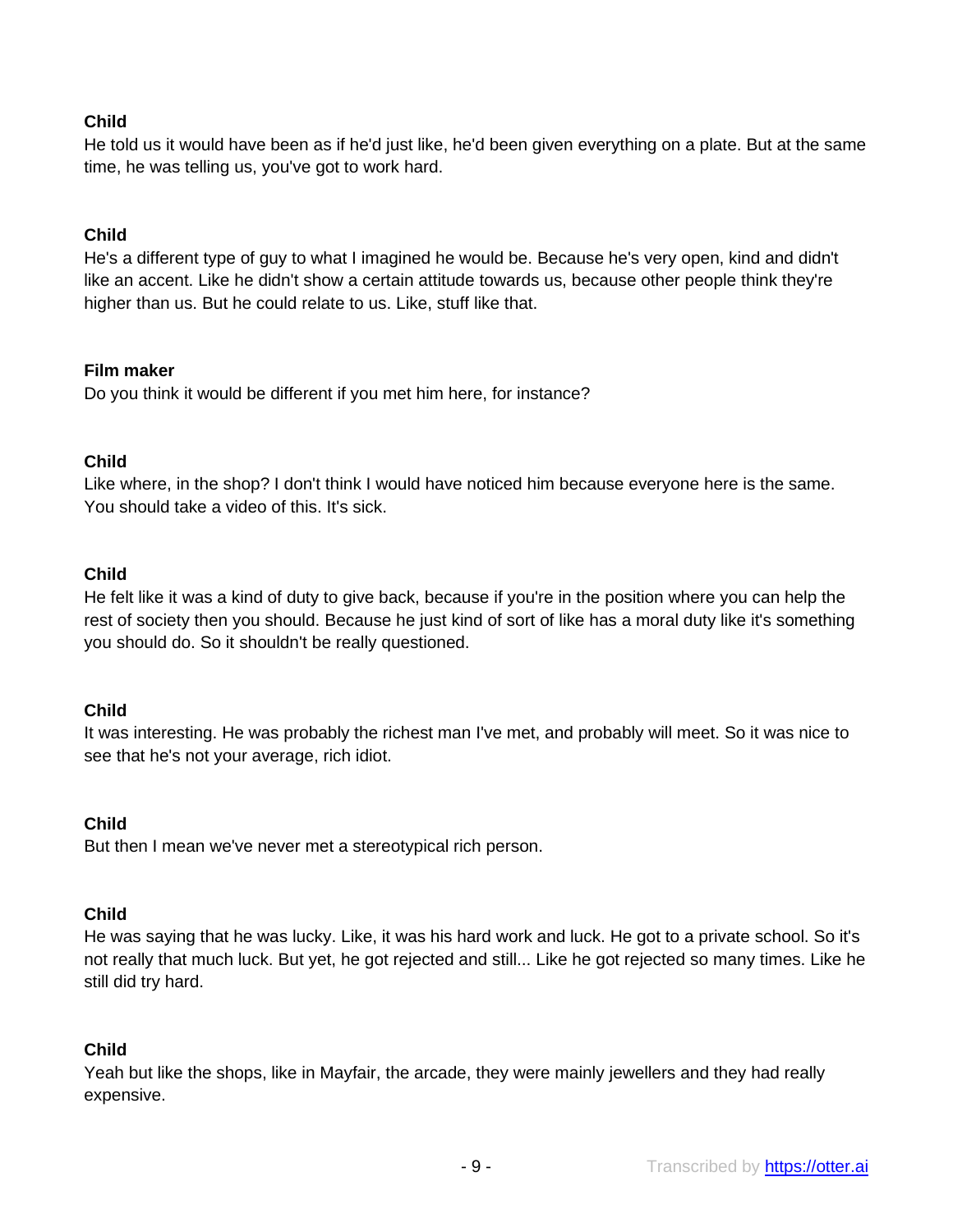# **Child**

But the thing is like. Everyone like. It's like a big Westfield.

# **Child**

And we looked at stuff like the architecture and how it's different and transport. And the contrast between here and like East Ham and Manor Park. Every single building is really nice and like well designed, and really clean as well, but that's like a different story from Manor Park.

## **Child**

I feel that people are more friendly in Manor Park. I don't feel that, I don't feel comfortable in this area. I feel more comfortable in Manor Park.

## **Child**

Yeah, I feel it's different. Everything is different here. Even though it's not it's not that far away. But it's a huge contrast. Everything in this area is completely different to Manor Park.

## **Film maker**

And how do you think someone from this area would feel in Manor Park?

## **Child**

They would probably think that none of the people care about the environment or the they would think that this place doesn't have enough money to build the environment.

#### **Film maker**

How does this area makes you feel?

## **Child**

Poor.

## **Child**

Uncomfortable.

## **Child**

Yeah it is uncomfortable being here... just don't feel right.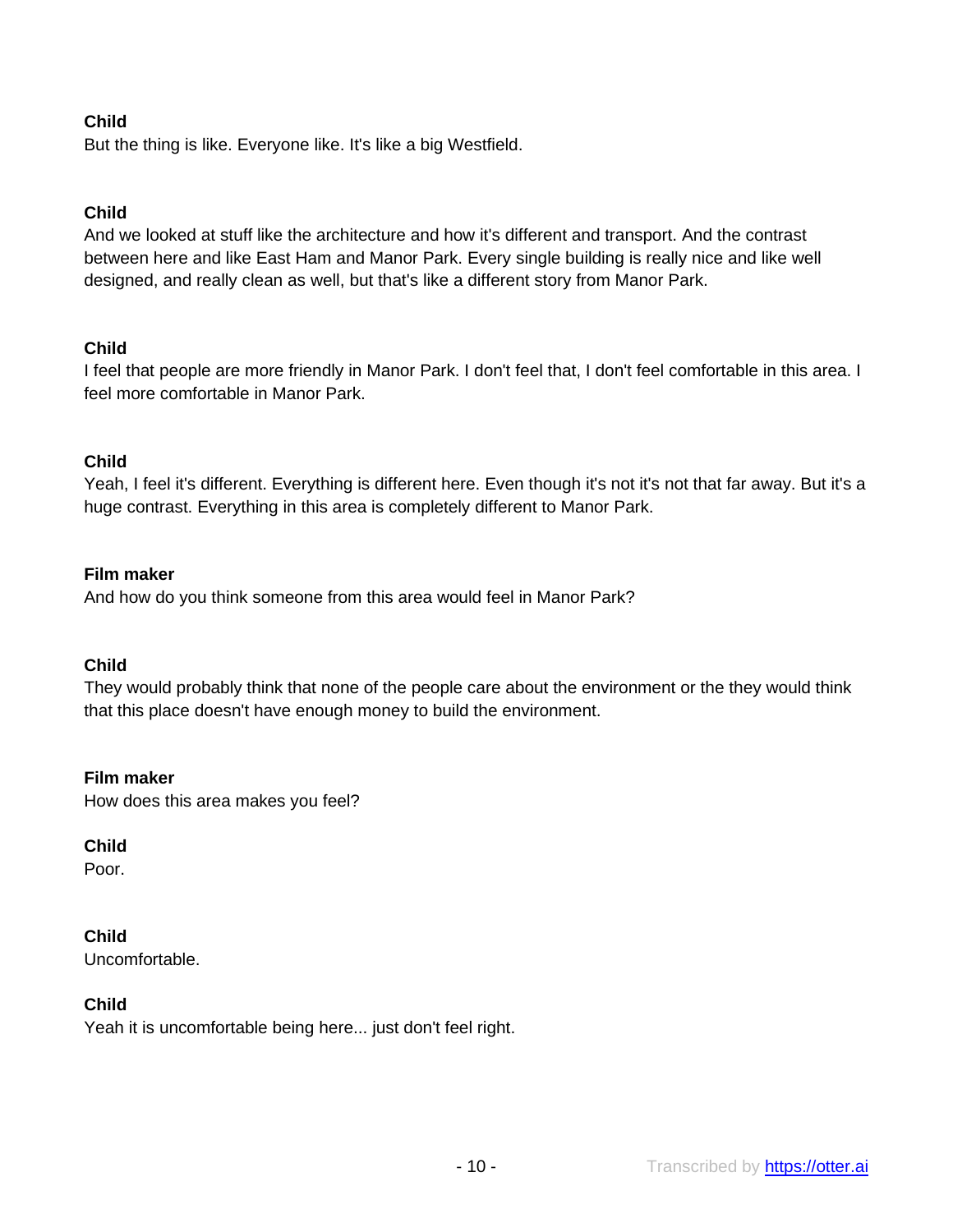# **Film maker**

It's alright, we don't have to go we just can't film in the shop. How do you feel uncomfortable and in what way?

## **Child**

The majority of people here are... We're ethnic minorities, all of us, so we don't fit in with the crowd. You do get a couple of daily looks here and there.

## **Film maker**

So you're aware of being part of an ethnic minority. Do you think that has a relationship with class?

## **Child**

Yeah, because when like, because all of us at one point, our parents or grandparents aren't from here. So when you come to a new society, the majority of them came in the '50s. And they were given like manual labour jobs and things. And so it wasn't you can't really be a part of the upper class unless you work for it in our case, because you've not got a heritage here. You ain't got like a good foothold in this country.

## **Katie Higgins**

Next we have Caroline Knowles. So, Caroline is Professor of Sociology at Goldsmith University, and has published extensively on globalisation, cities, privilege and social inequality. Caroline specialises in visual, spatial and biographical methods and regularly collaborates with photographers and artists. She has researched the social consequences of extreme wealth and plutocratic capital on London and the people who lived there over several years, including for a major level human research fellowship, titled Serious Money: A Mobile Investigation of Plutocratic London. This project has resulted in several articles and will be part of a forthcoming book to be published with Penguin, which I'm really looking forward to. I'm gonna hand over to you now, Caroline.

## **Caroline Knowles**

Thank you. Let me just say what a fabulous project that is that we've just seen. And I just note those kids unease in those streets. And those are the kinds of streets that I'm going to talk about. Thank you very much for the invitation to do this. The two things I want to talk about today are photography and walking. I must say I use photography, mostly on my phone as a kind of note taking. If you're walking about, it's much easier to take notes with, with a phone. And I use these photographs later when I write street scenes. Because often I notice things later that I didn't at the time. And so the photographs, my own photographs become an archive from which I can write and of course, I don't exhibit those photographs. You really wouldn't want to see them. They're rather boring. But they are kind of an archive of what's there. And I don't show them also, because I don't like that documentary, close reference, this is what we're doing and here's a photo of it, because I think photography has better uses than that kind of simple description. As Katie said, I often work with photographer. Serious Money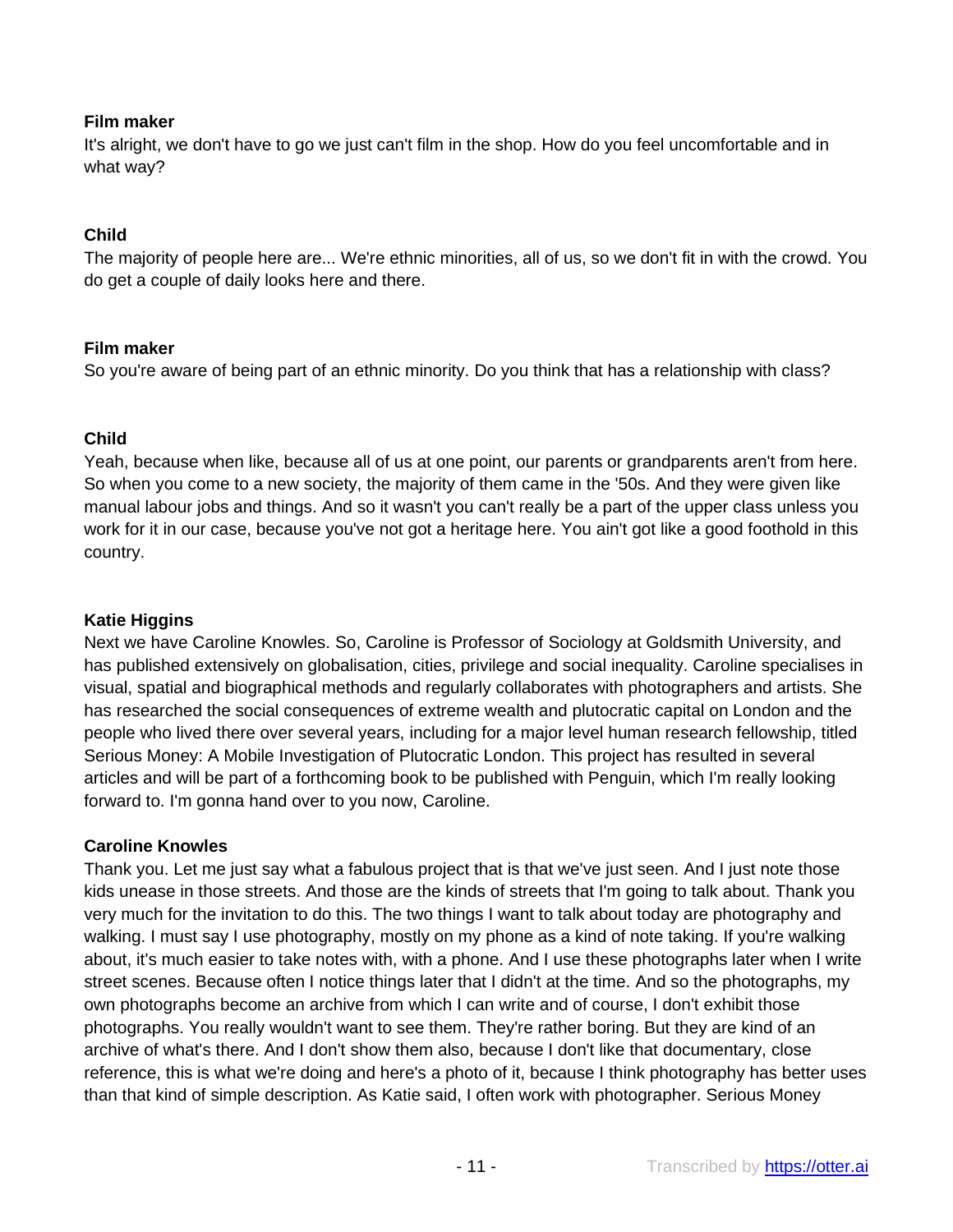posed serious problems when it came to finding a photographer. Partly because the landscapes on which the super rich operate, plutocrats, operate, are actually rather banal. And it's very difficult to, you know, bring life to them, make them interesting. And I think this is not coincidental. The lives of the rich themselves are rather banal and uninteresting and lacking in vitality in lots of ways. But I didn't want a series of photographs that simply said that. So I'm working with a photographer called Derek Mann who's quite involved in the democracy movement in Hong Kong, although East London based. And he has some interesting ideas. And I hope... We're just at the beginning of our collaboration, but my hope is that he can pick up moods or atmospheres, that he can pick up things and do things that I can't do with words. And so our collaboration would be about extending kinds of descriptions, but in non-verbal ways. Yeah, so we've talked, Derek and I, about doing close ups with tight framing. We talked about imposing one image on another, shifting colour schemes. And one of his ideas was to photograph through the transparent bit of a 10 pound note and to see how London looked that way. And another was to find locations in social housing estates, from which to photograph London's Moorgate financial centre from a distance. And we have some of those. And so he's experimenting with windows, doorbells in Mayfair, and a bit frustrated at not being able to get inside these offices which I think is part of the territory. But my hope is that somewhere between the image on the written word, we can create a space in which the viewer or reader is free to imagine the lives and landscapes of London's super rich. Katie has just a couple of photographs to show you from our early experiments. These aren't finished. This is from the housing estate. And this is one of the Mayfair windows. And then the next is are the doorbells, which don't declare the purposes of offices or what happens in them. I mean, the kind of cone of secrecy is pretty, pretty thorough. Thanks. So walking is how I grasped the daily doings of the city on the ground. As I navigate London's wealth producing machine around Bank junction. I think I let his stories seep through the soles of my feet. Plutocratic dwelling is about accumulation and excess. And excess, of course, is the City's very substance. The very conception of a plutocrat, someone who has amassed great wealth embeds fundamentally uneven relationships with the City. And so of course, it is with London. And I thought what I'd do today is to give you a taste of one of my walks, and then I can say something about what I think it brings to the table analytically. So this is a walk inside the money engine, which is around bank junction, creating what Kathleen Stewart calls new spaces for thinking about what might be going on, writing theory through stories and descriptive detours that have bodies, rhythms and, as she describes it, ways of being in the noise and the light and the space. I walked the financial district on my way to meet someone I'm going to interview, who I'll call banker. I see that Corinthian columns of 18th and 19th century neoclassical buildings form the architectural substance of London's claim to global financial significance. Street names reveal financiers' former operations in labyrinthes of passages and alleys, Change Alley, the Royal Exchange at Cornhill. Now the refuge of smokers and hasty stand up lunches eaten by women dressed in ways that suggests the not so well paid service roles holding the financial machine together, bits of financial infrastructure if you like. There are other bits of infrastructure. I pass a string of cafes squeezed into ancient buildings, and stylish and Michelin restaurants. Dispersed among the eateries or other kinds of services, lawyers and accountants steer finance on the right side of regulation and minimise the tax liabilities of wealthy clients and corporations with creative accounting in capital house. On past Daiwa Capital Markets, a Japanese investment and brokerage firm, the Chinese Imperial Bank of Commerce, channels circulating finance between London and a meshwork of elsewheres. On close inspection, and close inspection being one of the benefits of walking, the money machine seems less the monolithic infrastructure of accumulation, and more like a cluster of micro- operations, orientations, practices and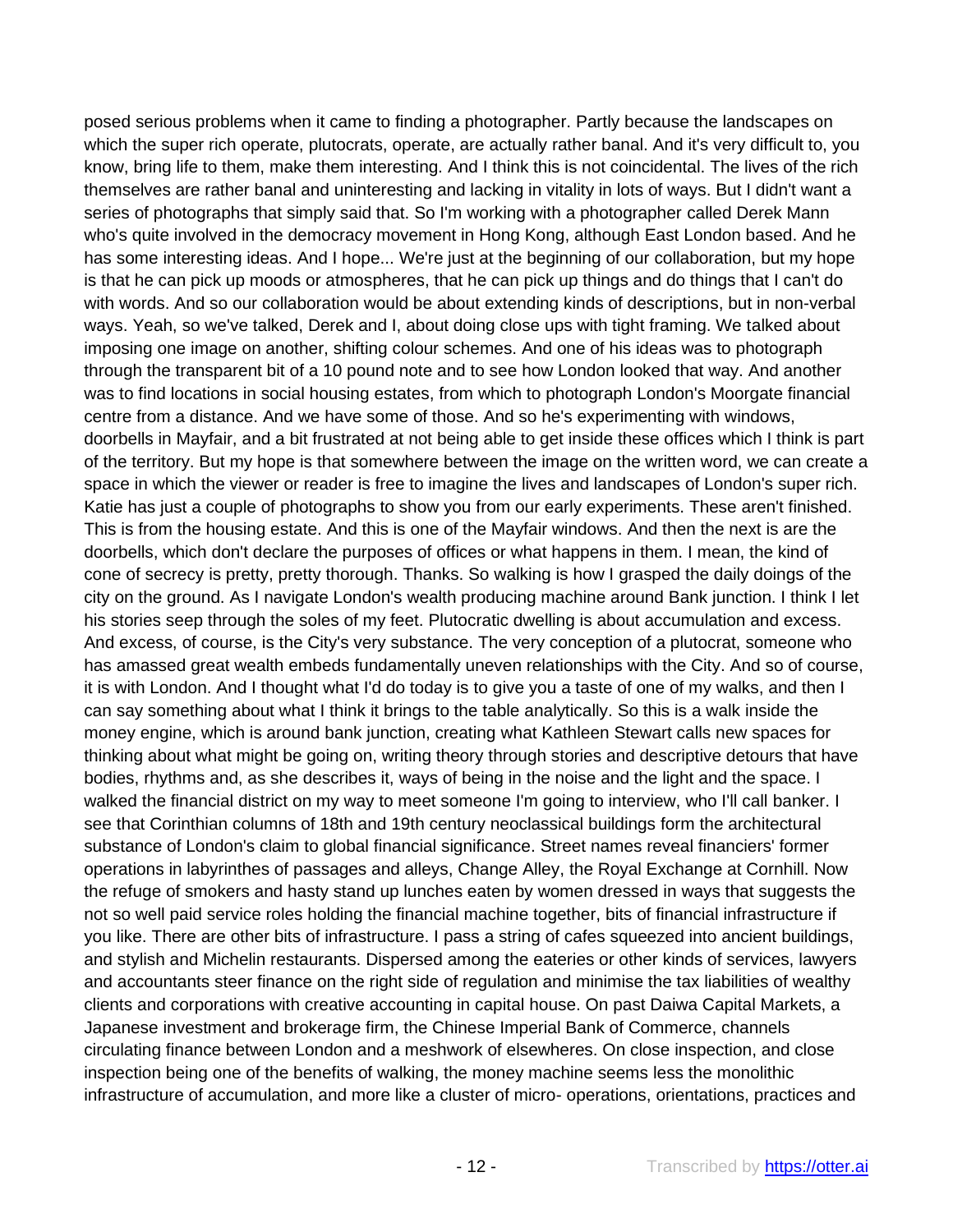movements on different scales. In the spirit of writing what Stewart again calls a geography of what happens, I try to find what she calls the atmospheric achievements of the streets, formal interests and demeanour, movement purposeful and routine, and sometimes intimate secrets and endearments whispered in doorways, sharp dark suits and pastal shirts. Sartorial styles for women ape men's with the exception of high-heeled shoes. Subtly securitized and luxurious an African security guard stands at the entrance of the Royal Exchange, seemingly different, insignificant operations apprehended through walking hold things in place. The Royal Exchange houses expensive restaurants, watch and jewellery shops for lunchtime browsing. I stopped at Fortnum and tune in to the lunch conversations of a mother and her lawyer daughter. Quietly voiced concerns leak into this place. Workplace politics, abilities rewards the performance, the injustices of their distribution, classical dressage, the riding academy, competitive horsemanship, and international events in Switzerland and Paris, appreciation of beautiful horses, until the women recover their identical Burberry macs and head off. Two men next to me are discussing leadership, aspiration challenge and people who could be useful to you. "How his family life? Not so good. I'm trying to spend more time with my family." Different kinds of operations and attachments hold things together, the benefits of lingering and of course the benefits of eaves dropping. Walking for Moorgate on the southeast edge of the financial district, I pass spaces, rented desk for the city's itinerant workforce, further huddles of smokers, homeless people shrouded in sleeping bags, their situation and a thriving financial district connected in a politics of austerity, and a street sweeper pushing a cart. These things too hold this place together. And putting all of this together is one of the benefits of slow moving. The ancient financial district ends abruptly towards Liverpool Street and a modern city rises at Broadgate, the area all dug up for Crossrail. A pedestrianised square owned by British land and shielded by construction hoardings that announced the new commercial lease possibilities at the square is almost finished. The unfinished city breaks out of the ground, a landscape in constant heave through a thousand different channels. New buildings fashioned in double metal, The Union Bank of Switzerland and Deutsche Bank among them, mark the scene between the ancient and the new City. At this junction, a 21st century financial district in glass and steel sweeps down Bishopsgate to London Bridge and eastward down the Thames to Canary Wharf, London's financial annex, its confident towers reaching into the sky.

Banker operates on this junction between the ancient and the new City. Security personnel who stand all day by the bank's glass revolving door which leads into a clinical marble hallway, the scale of which suggests things of importance happen in this building, protect banker from the doings of the street. A woman on reception lets me through the glass barrier, another escorts me to the inner workings of the bank, past famous modern art to an anonymous meeting room among meeting rooms intended for conversations about expanding money. In his 40s and in a shart suit, Banker says there are rules that prevent him speaking to journalists and researchers, that most financial sector workers think it's best to, as he put it, fly beneath the radar, that there is, as he says again, no upside to being conspicuous. Concealment and separation make this place. Banker is the high-net-worth, and a service worker. He expands the wealth of already wealthy people, a cog in the human algorithmic workings of the plutocratic city. He is part of a global stock market trading and wealth management enterprise operating in over 50 countries, managing the wealth of over half of the world's billionaires. He tells me that this involves bespoke services in assessing the needs of the wealthy and advising on the expansion of their wealth through a spectrum of financial instruments. Okay, so that's just a taste of my walk.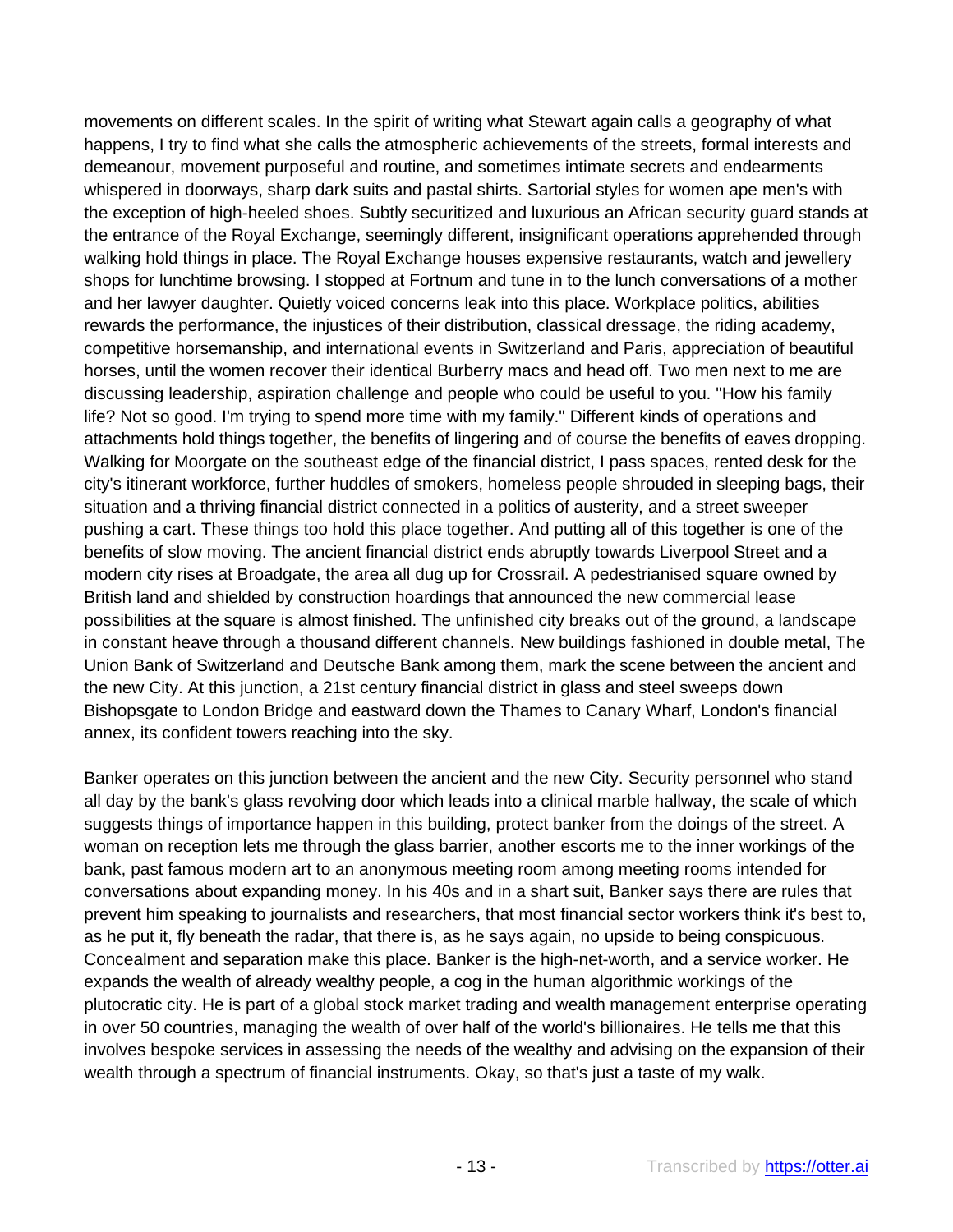Let me finish off by indicating what I think are some of the analytic advantages of walking as a method of urban investigation. I think you'd get a grainier a more practical grasp of city infrastructure for its human algorithmic and material textures, operations and micro-mechanisms. What I want to call an operational approach to infrastructure which arises from a street view exposes some of its less obvious mechanisms as they unfold in the everyday heave of city life. My walk exposes the suits in the machine working its money skimming algorithms, it exposes a slightly ragged female labour force in cheap clothes, and is still more ragged bodies of the homeless. It exposes the human and technological security operations that contain, regulate and exclude and it exposes the atmosphere, of quiet entitlement, the bodies, the buildings, the attachments, the thinking, the implicit normativity that hold these plutocratic streets and their operations expanding and consuming wealth together. Theoretically I think this provides a route to a deeper, elaborated and situational understanding cities through their micro operations. A worrying of the links between buildings, operations, algorithms, activities, decor, clothes, movements, disposition. This opens a way of seeing the city that is personal, distributed, institutional, lived, material, ephemeral, solid and constantly remade, all at the same time, unbundling some of its assemblages in order to see what it is they hold together and how they do it. This unbundling, I would argue, sustains a new politics of the city in close-up, grainy operational details. Infrastructures holding plutocratic life together are much less robust than they seem at first. From walking the street, infrastructure's fragilities surface, its secrecy, its concealments, separations that disconnect it from the mainstream of urban life, its emotional complexities, which include intimate gendered of relationships, and luxurious lives threaded with the anxious privileges that come with maintaining and displaying wealth in socially appropriate dispositions, acquisitions and activities. Walking exposes the fragilities of the plutocratic city, and a politics of fragility suggests the possibility of remaking the city in more open and inclusive terms. Thank you.

# **Katie Higgins**

Thank you Caroline and thank you Ruth and Amy for those really thoughtful and thought-provoking contributions. I'm going to move now straight into questions from the audience for the last about 10 minutes. So a reminder to people please post your audiences in the chat, and then we've had one come through here which is for all of the speakers and this is kind of a more political economy question I suppose, zooming out and asking, "Do you have any reflections on the constraints on the creative sector or academia as critical spaces to reflect on economic inequality and elites when often it's the wealthy who fund and buy the arts and in the case of academia where philanthropic donations may also play a key role in the funding streams?". And I'll open that to all of you.

# **Amy Feneck**

I mean I think yes. Me and Ruth definitely think about the context in which the art world is kind of you know an elite, very privileged space from which to operate and there is also you know but there are also kind of different art worlds as well and there is, however, I suppose. So I suppose how we work with that is within the project that we spoke about was kind of using those worlds. So one of those people that we managed to get to speak to us we got to speak to them through a contact in it wasn't direct but we eventually got there through the art world and you know so he was a patron of the Royal Academy of Arts. And so I suppose in terms of like using that kind of context as a way to kind of help us do the project that we wanted to do. I don't know if you want to say something else.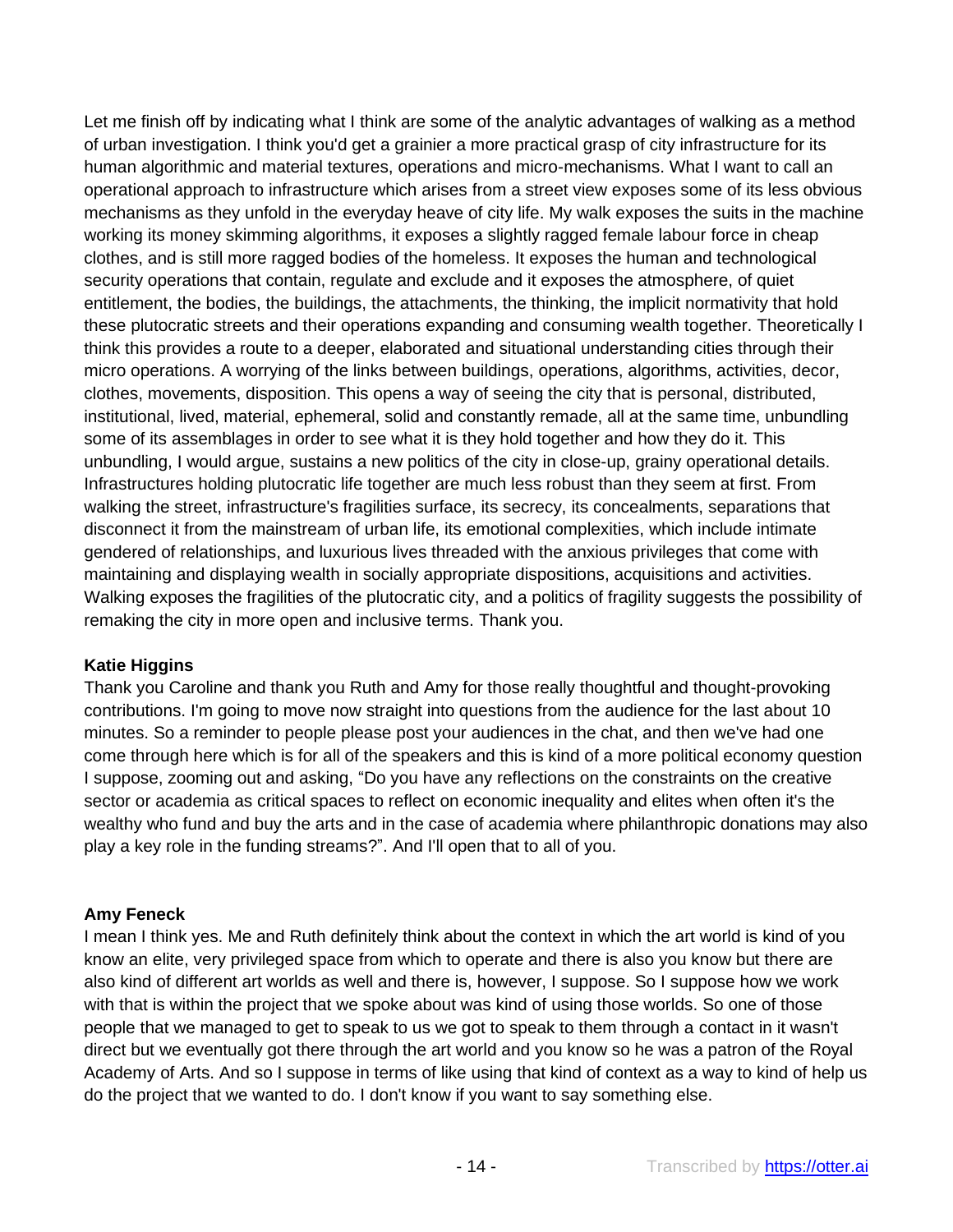Yeah and we also do we have a sort of like almost like an ethical protocol ourselves that's like who we would be prepared to be funded by and we think about when projects come up and you know where's the money coming from what's the what's the constraints around that?

#### **Caroline Knowles**

Yeah I think it's really interesting that you use art in the way you do. I think it's I mean it shows that you know in plutocratic life art is an asset class. It's kept in free ports to avoid tax, It's a way of laundering money and yet you know you're subverting it and looking back in a different way and allowing you know art to show that world in quite an interesting way from the from the eyes of the children. I think it's really interesting.

#### **Amy Feneck**

Also just to say the thing I mean I'm not really able to comment on the academic world but when Mike Savage came to visit the school, so he is he's like the head of sociology at a very incredibly prestigious university and he's written this book all about class where they kind of came up with seven different types of class rather than the old ones and he's you know, and a part of the session he, you know, he got the staff, the teachers, and the kids to sort of answer some of the questions to work out what class they were and he sort of straight away said, "Well, I'm in the elite class" because he because of the amount he earns, the type of job he has etcetera etcetera. And that was really great that you know he you know he kind of was coming in and being very sort of transparent about that on some level with within that context.

## **Katie Higgins**

Caroline did you answer grapple with the question about academia?

#### **Caroline Knowles**

Sorry what was the question about academia?

## **Katie Higgins**

How it can operate as a critical space to study power and elites given that there are philanthropic funding streams that come from that source as well and the limitations of that?

#### **Caroline Knowles**

It is always difficult isn't it? I mean if you think about you know the number of us who've lived on Leverhulme money, which is entirely dodgy actually and its colonial iterations. I think again it's a bit like the art example that you know you can turn these things around and turn them inside out and use it in different ways. There's nothing that stops us using academia as a critical space you know although it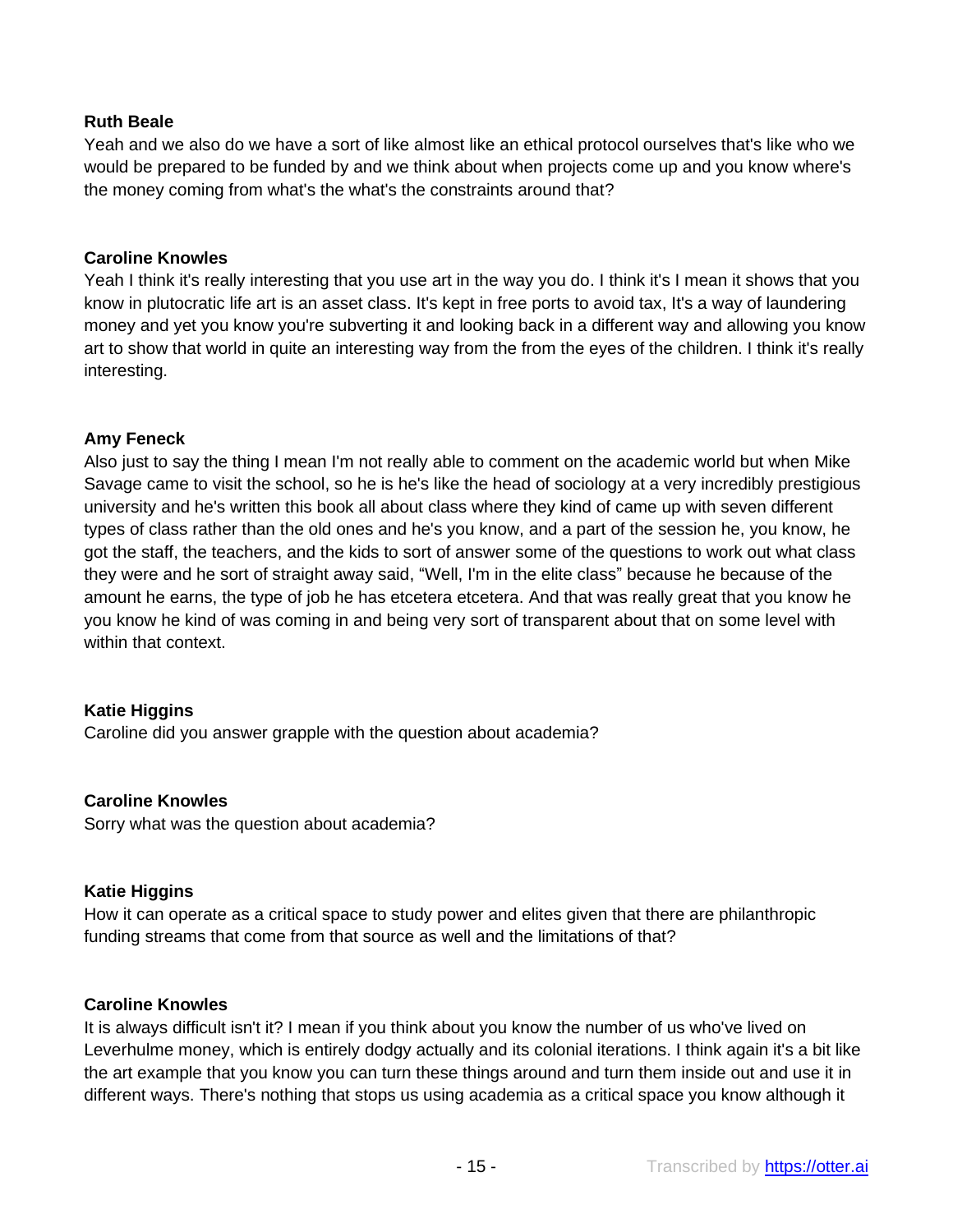has contradictions and academics you know are tied into particular systems you know which also compromise the ways in which we operate in these kinds of research projects.

# **Katie Higgins**

Thanks for that and we have a question from Matt Reynolds to all. Some skeptics falsely accuse creative methods of being superficial or just a novelty. How do you theoretically justify using your methods to defend against these accusations?

## **Amy Feneck**

I'm not sure if this is going to answer the question but maybe because just when you were talking then Caroline about kind of academic constraints and I was thinking about what I just heard you say. And it was I mean it was it was kind of making me think of other, another artist who is coming from a very different kind of place to you who's also kind of has this walking practice but both you and her I think that what there is, there's a kind of there's a there's a freedom in what you're doing through walking and using that as a as a kind of tool to gather data research. I think it's a really, that's incredibly valuable um and I suppose that's I suppose that's what I would say is that it's kind of a so-called sort of creative method can actually just by being a bit alternative to a sort of normal kind of academic process can kind of create this sort of very different, so it can just subvert things, and make it a very different kind of freeing way to make knowledge.

**Caroline Knowles**

I think, you know.

# **Ruth Beale**

Who's the person you're thinking of Amy?

## **Amy Feneck**

Well the writer, artist, she's called Laura Grace Ford and she basically made loads of zines from the sort of early 2000s onwards which is now, they've been published in an anthology that's like that and it's called the Savage Messiah. And she did a lot she does lots of walks all over London but she did concentrate a lot of her kind of walking and writing about around during sort of Olympics and when that was all kind of sort of you know sort of taking place in that part of east London and the kind of regeneration and and things like that so yeah. Laura Grace Ford she's called.

## **Ruth Beale**

Sorry Caroline, I interrupted you.